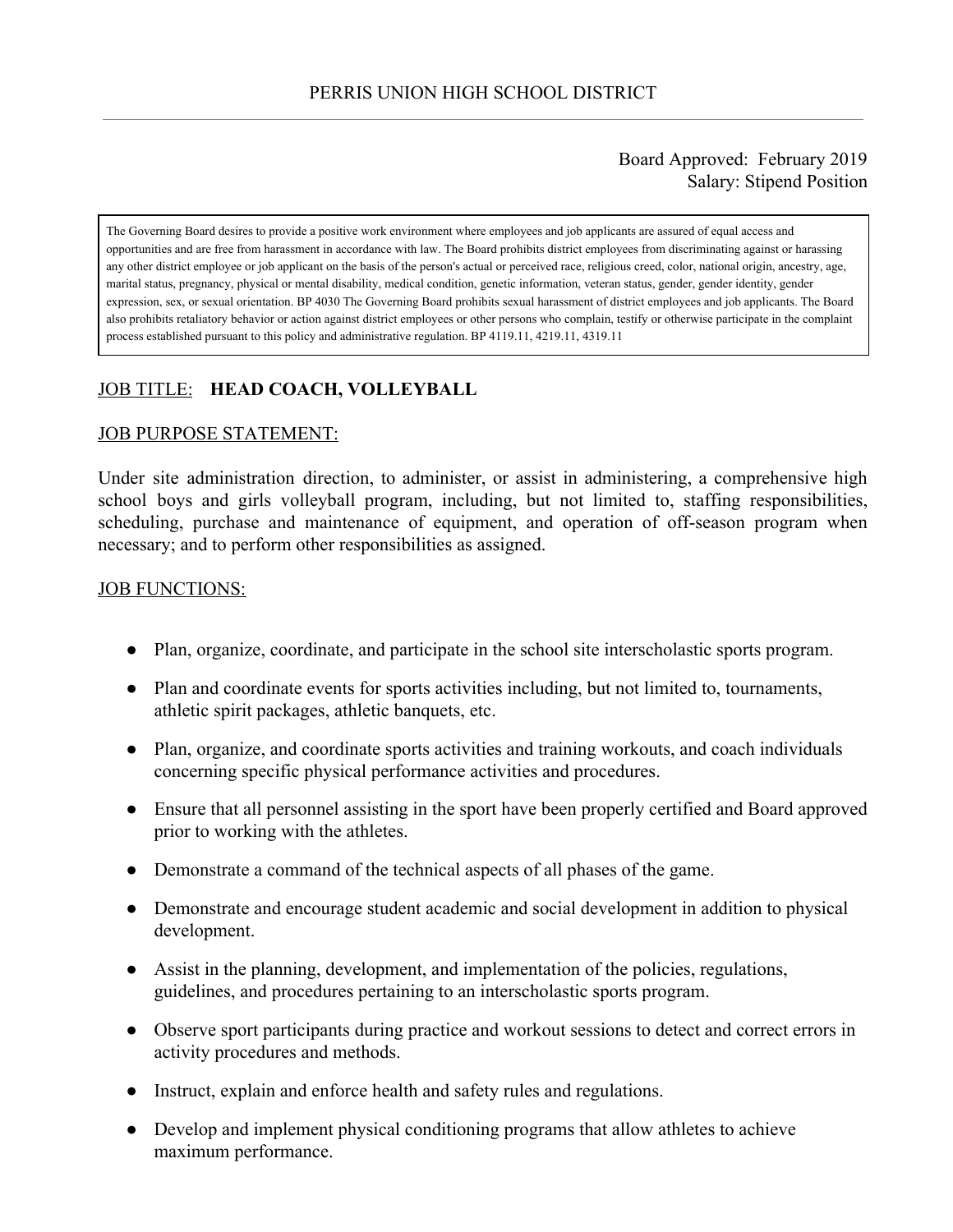## JOB TITLE: **HEAD COACH, VOLLEYBALL** Page 2 of 3

#### JOB FUNCTIONS – continued

- Assist athlete trainer in monitoring sport activity related injuries and determine the most appropriate time for an athlete to return to active sport participation.
- Select or assist in the selection of interscholastic sport activity uniforms and related sport apparatus and equipment.
- Assess the athletic team skills and abilities and the opponents capabilities and determine game strategies.
- Advise site administrators concerning interscholastic sports programs and activities.
- May participate or coordinate opponent scouting activities.
- Understand and carry out oral and written directions with minimal accountability controls.
- Communicate effectively in English in oral and written form.
- Build and maintain a positive working relationship with parents, students, other coaches, staff, and the public.
- Work cooperatively with other school leaders in a school environment with multiple curricular and co-curricular programs.
- Understand the principles, goals, and objectives of public education.
- Knowledge of the methods, techniques, procedures, and strategies concerning the development and maintenance of an effective interscholastic sports program.
- Knowledge of modern trends pertaining to interscholastic sports programs and activities.
- Commitment between academic and athletic excellence for student athletes.
- Demonstrate successful ability to follow the National Federation of High Schools Coaches Code of Conduct and the California Interscholastic Federation (CIF) Coaches Code of Conduct, and Pursuing Victory with Honor.

# PHYSICAL ABILITIES:

- Physical Demands: This is a non-sedentary position that involves walking, running, and standing for extended periods of time. This position requires accurate perception of sound, near and far vision, depth perception, handling and working with educational sport aids, equipment, and providing oral information and directions.
- Working Conditions: Sport activities will be held outdoors or indoors depending on the sport. Exposure to seasonal outdoor temperatures (30 $\degree$  F – 115 $\degree$  F), possible wind, rain, and snow, loud noise from participants and spectators.